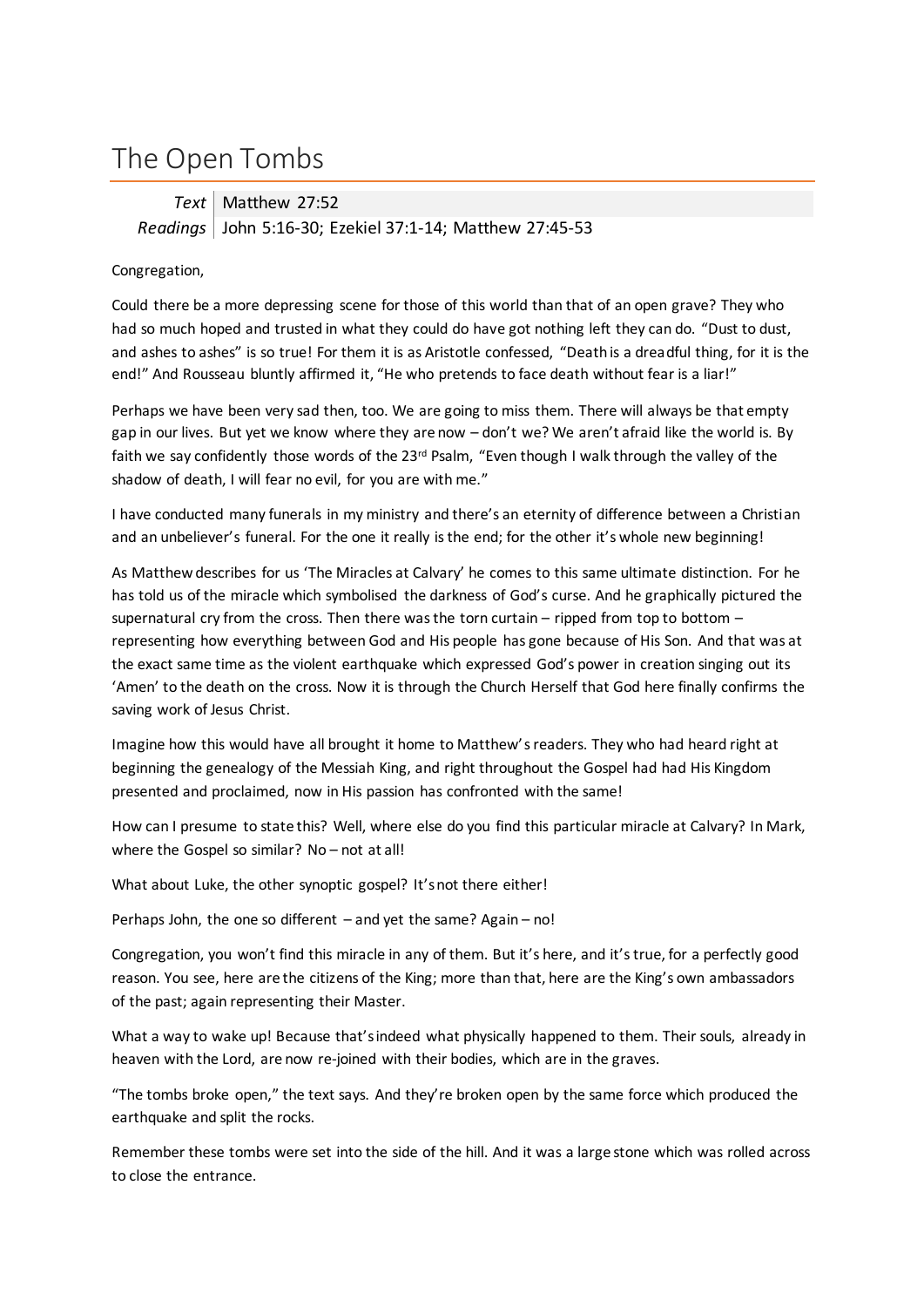In that breaking open the bodies of many of them are joined to their souls. The same divine force again does it. These bodies in the ground have no choice in proceedings. It is as Ezekiel prophesied from the LORD in chapter 37, verses 12 and 13, "O my people, I am going to open your graves and bring you up from them… Then you, my people, will know that I am the LORD, when I open your graves and bring you up from them." What a way to wake up!

Now, some have thought this was rather cruel of the Lord. Imagine their souls having enjoyed the delights of the fellowship up above, and now being down among us here below!

So this must be a good reason! And what better reason could there be than to do it for the sake of the Lord Jesus Christ! His was the perfect life of love! In His words in John 5 verses 21 till 23, "For just as the Father raises the dead and gives them life, even so the Son gives life to whom he is pleased to give it. "Moreover, the Father judges no one, but has entrusted all judgment to the Son, that all may honour the Son just as they honour the Father. "He who does not honour the Son does not honour the Father, who sent him."

At this point it is relevant to mention that there have been two quite different views about what's happening in our text. These views are reflected in the different versions of the Bible.

You see, both agree that these saints arose at the same time the tombs were opened. The difference arises as to when those bodies came out of the tombs.

One view says that the bodies came out after Christ's resurrection and then went and appeared to people in Jerusalem. The other view says that these saints came out of the tombs when they were opened but did not appear to anyone until after Christ's resurrection.

Does it make such a difference? Yes, it does. Because such a startling event as all those tombs being opened would have meant people going and looking at the strange sight. And what would they have seen?

You see what I mean now – don't you? Because if they had risen they would have been seen alive in those tombs before the three days were up. And then the game would have been up!

Yet, if those curious people had found amongst all those opened tombs many which were empty, what would they be thinking then? And adding things, they would have noted quickly enough what kind of people no longer had their bodies lying there. Besides, as William Hendriksen points out, "is it reasonable to believe that these saints, with glorious resurrection bodies, remained in the darkness and corruption of the tombs from Friday afternoon until Sunday morning?"

Have you caught on? Notice who did rise up!

Congregation, let's join in that looking at the tombs. Perhaps it seems a bit morbid. But we're just curious. We want to see just who got left behind.

And what do we find? Why – many of the rich and famous bodies were still there. We're even surprised about some of those whose physical shell is still there.

But we're not surprised by those whose bodies are gone. Because they were the ones always looking so eagerly for Jesus to come. And now they have come back!

And all because Jesus Christ has brought them back. He has conquered death. And so He exposes as liars those who had taunted Him on the cross. They had shouted out at Him, as we read in Matthew 27 verse 42, "He saved others, he can't save himself!" "He's the king of Israel!" they insulted Him. "Let him come